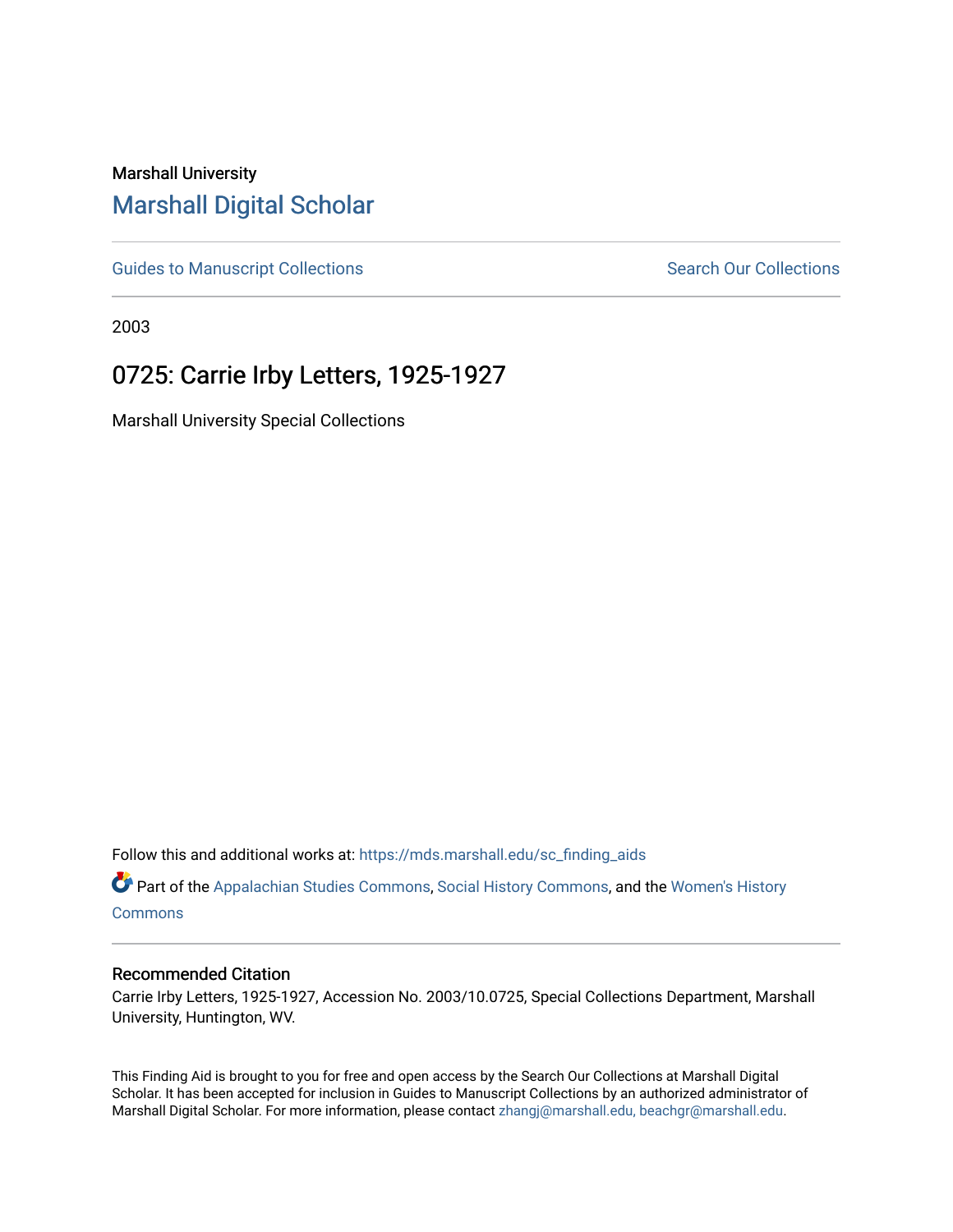**Carrie Irby Letters, 1925-1927**

ACC 2003/10.0725



Special Collections Department James E. Morrow Library Marshall University Huntington, West Virginia 2019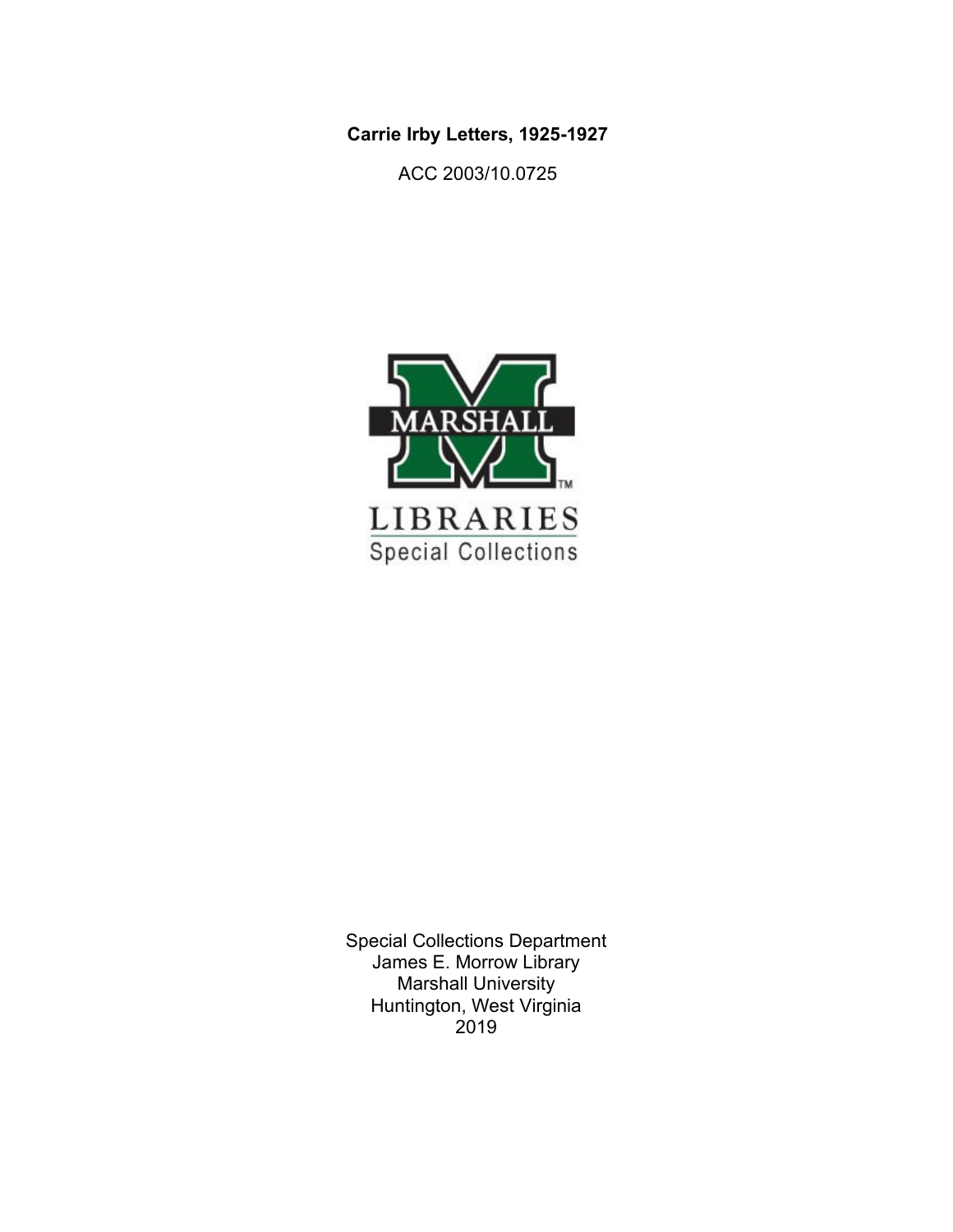### **Summary:**

Title: Carrie Irby Letters Span Dates: 1925-1927 Creator: Various Repository: Marshall University Special Collections, Morrow Library (Huntington, WV) Processed by: Elizabeth James, 2019 Accession Number: 2003/10.0725 Date Completed: November, 2019 Access to Collection: Open Extent: 0.5 feet Donor: Sue Kearns

### **Search terms:**

Family issues Traveling salespeople Relationship problems

### **Biographical Notes:**

Family members mentioned include Carrie (1889-1983) and Alfred Tharp Irby (1887- 1963) (husband and wife) and their children, Alfred Tharp (1909-1968), Charles C. (1912-2003), Donald Myers (1916-1944), and Marthalena (unknown). They lived in Huntington, West Virginia.

Alfred Tharp Irby (father) was a traveling salesman selling lingerie with the Sinceremaid Company based in Galion, Ohio, and the HY-Style Garment Manufacturing Company, based in Detroit, Michigan.

Lillie, named Lillian T. Way, was married to James Russell Way and their family lived in Greensboro, North Carolina. Their children were Lyle L., Fred Tinsley, and Betty A. Way.

#### **Scope and Content:**

This collection is principally composed of letters exchanged between Carrie Irby and Lillie Way, but also includes letters to and from Russell Way and Alfred Irby while Alfred and Lillie were away selling lingerie and other garments in various towns throughout southern West Virginia. Issues discussed in the letters include money, exemplified through Carrie working and being subsequently told to quit to be a good mother and Alfred having money issues, romance, such as the affairs of Carrie's sister Lillie, and relationship issues such as Lillie traveling for work away from her children and her husband being put into a sanitarium for drinking, among many other topics.